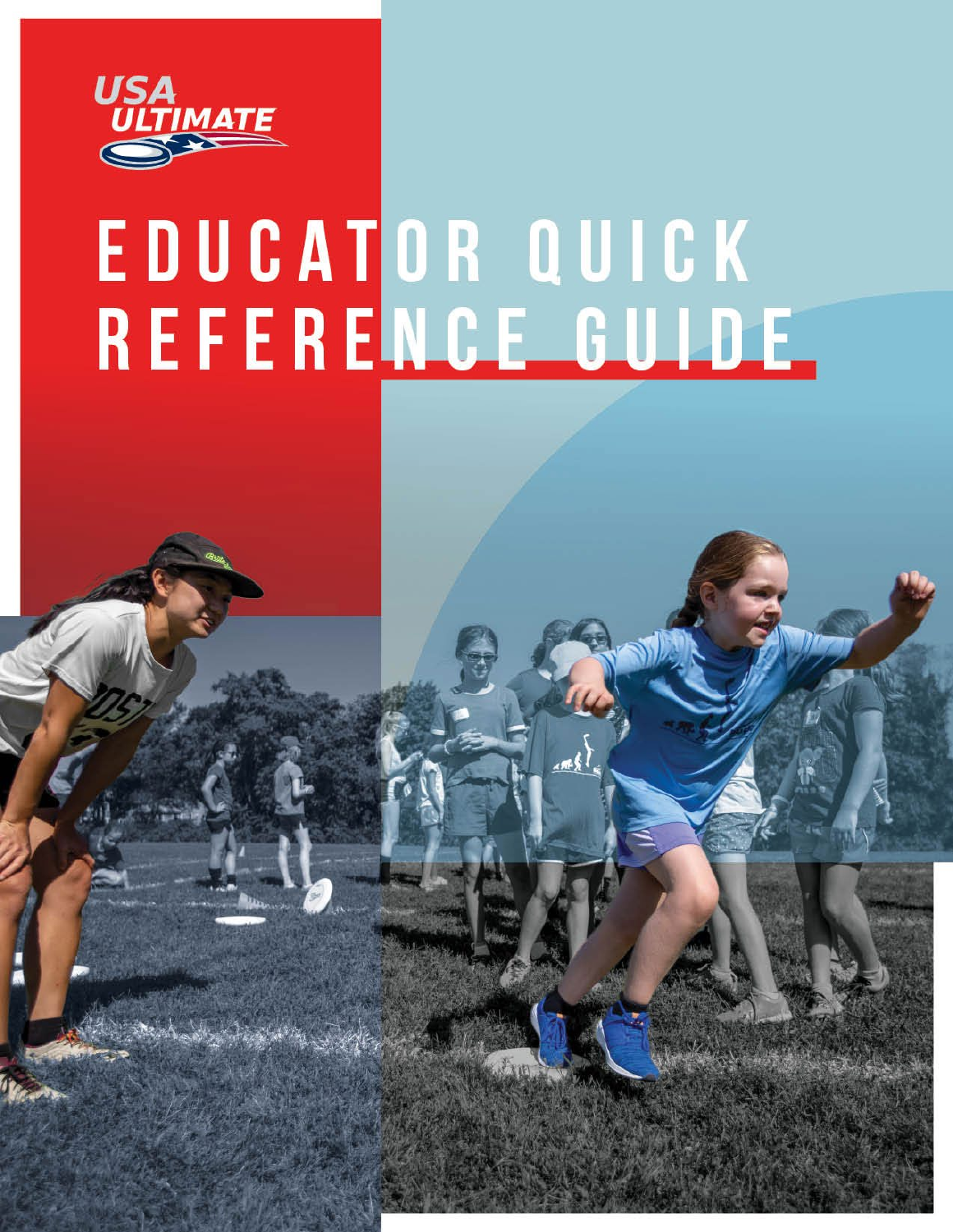# **SPIRIT OF the game**

SPIRIT OF THE GAME IS THE VALUES OF RESPECT AND SPORTSMANSHIP THAT ARE CENTRAL TO ULTIMATE'S PHILOSOPHY. IN ULTIMATE, THERE ARE NO REFEREES. PLAYERS ARE RESPONSIBLE FOR MAKING THEIR OWN CALLS.

### What is Ultimate?

Ultimate is a fun, fast-paced team sport which combines the best elements of soccer, football and basketball as teams try to move the disc down field and score in their opponent's end zone. This non-contact sport is self-officiated and has sportsmanship built into the rules via Spirit of the Game.

### **BASICS**

Time needed: **30-60 minutes** Equipment Cost: **\$10-20**  Injury Risk: **Low**  Endurance Required: **Aerobic/Anaerobic**  Type – Individual/Team: **Team** Location: **Field, Gym, Grass or Sand**  Equipment: **1 disc, 8 cones**

### Social and Emotional Skills Taught

**Communication** Conflict Resolution Patience **Teamwork** 

Leadership Managing Emotions Goal Setting Mental Toughness

### Physical Skills Taught

Running Form Jumping Speed and Agility Body Control

Change of Direction Throwing Catching Spatial Awareness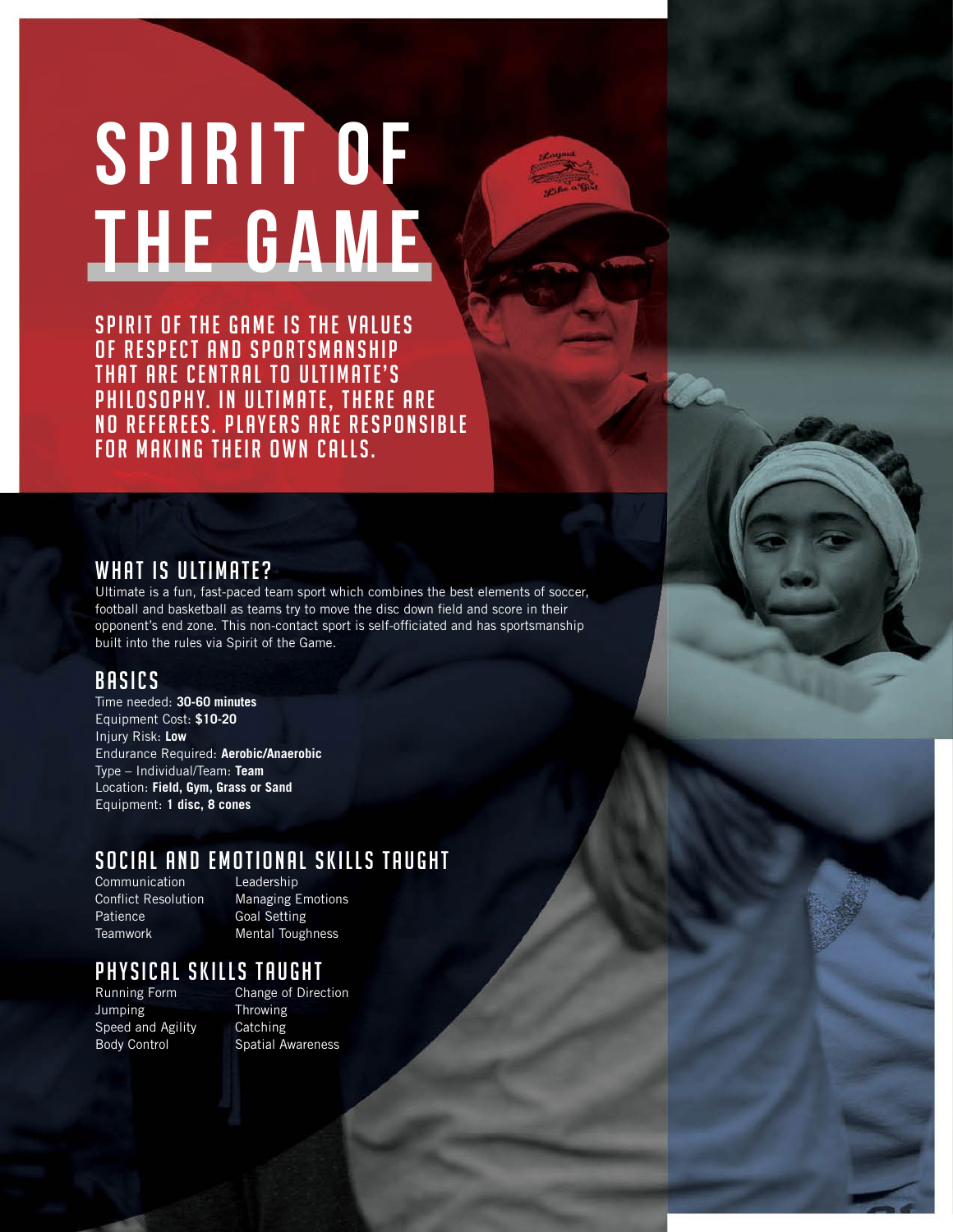# YOUTH RULES **Adaptations**

THE GOALS FOR YOUTH RULES ADAPTATIONS ARE TO MODIFY THE GAME TO MAKE IT BOTH SAFER AND MORE DEVELOPMENTALLY APPROPRIATE FOR VARIOUS AGE GROUPS.

| <b>RULES</b>                | <b>UNDER 12</b>                                                                                                   | <b>UNDER 15</b>                                                                                                                                                                                                                                                                               | <b>UNDER 20</b>                                                                                                                  |
|-----------------------------|-------------------------------------------------------------------------------------------------------------------|-----------------------------------------------------------------------------------------------------------------------------------------------------------------------------------------------------------------------------------------------------------------------------------------------|----------------------------------------------------------------------------------------------------------------------------------|
| <b>FOOT BLOCKS</b>          | Not allowed.<br>If a marker blocks a throw with<br>a non-planted foot or leg, it is<br>considered a marking foul. | Standard rules. Emphasis must<br>be placed by coaches on proper<br>technique and decision-making,<br>especially for new players.                                                                                                                                                              | Standard rules. Emphasis must<br>be placed by coaches on proper<br>technique and decision-making,<br>especially for new players. |
| LAYOUT ON<br><b>DEFENSE</b> | Not allowed.<br>Diving for a block on defense is<br>considered a receiving foul.                                  | Allowed without contact.<br>Any contact with another player<br>before, during, or after the play<br>is considered a receiving foul.<br>This includes incidental contact<br>that did not affect the play.<br>Emphasis must be placed by<br>coaches on proper technique<br>and decision-making. | Standard rules.<br>Emphasis must be placed by<br>coaches on proper technique<br>and decision-making to avoid<br>contact.         |
| # OF PLAYERS                | 4v4 or 3v3                                                                                                        | 6y6 or 5y5                                                                                                                                                                                                                                                                                    | 7v7                                                                                                                              |
| <b>DURATION OF GAME</b>     | <b>Game Total</b><br>$(range 9-11)$<br>Hard Time Cap<br>(45-60 min.)                                              | <b>Game Total</b><br>(range $11-13$ )<br>Hard Time Cap<br>$(60-75$ min.)                                                                                                                                                                                                                      | <b>Game Total</b><br>(range 13-15)<br>Hard Time Cap<br>$(60-90$ min.)                                                            |
| <b>TRAVEL CALLS</b>         | Standard rules, Coaches<br>encouraged to teach pivoting<br>and not calling insignificant<br>traveling violations. | Standard rules, Coaches<br>encouraged to teach pivoting<br>and not calling insignificant<br>traveling violations.                                                                                                                                                                             | Standard rules                                                                                                                   |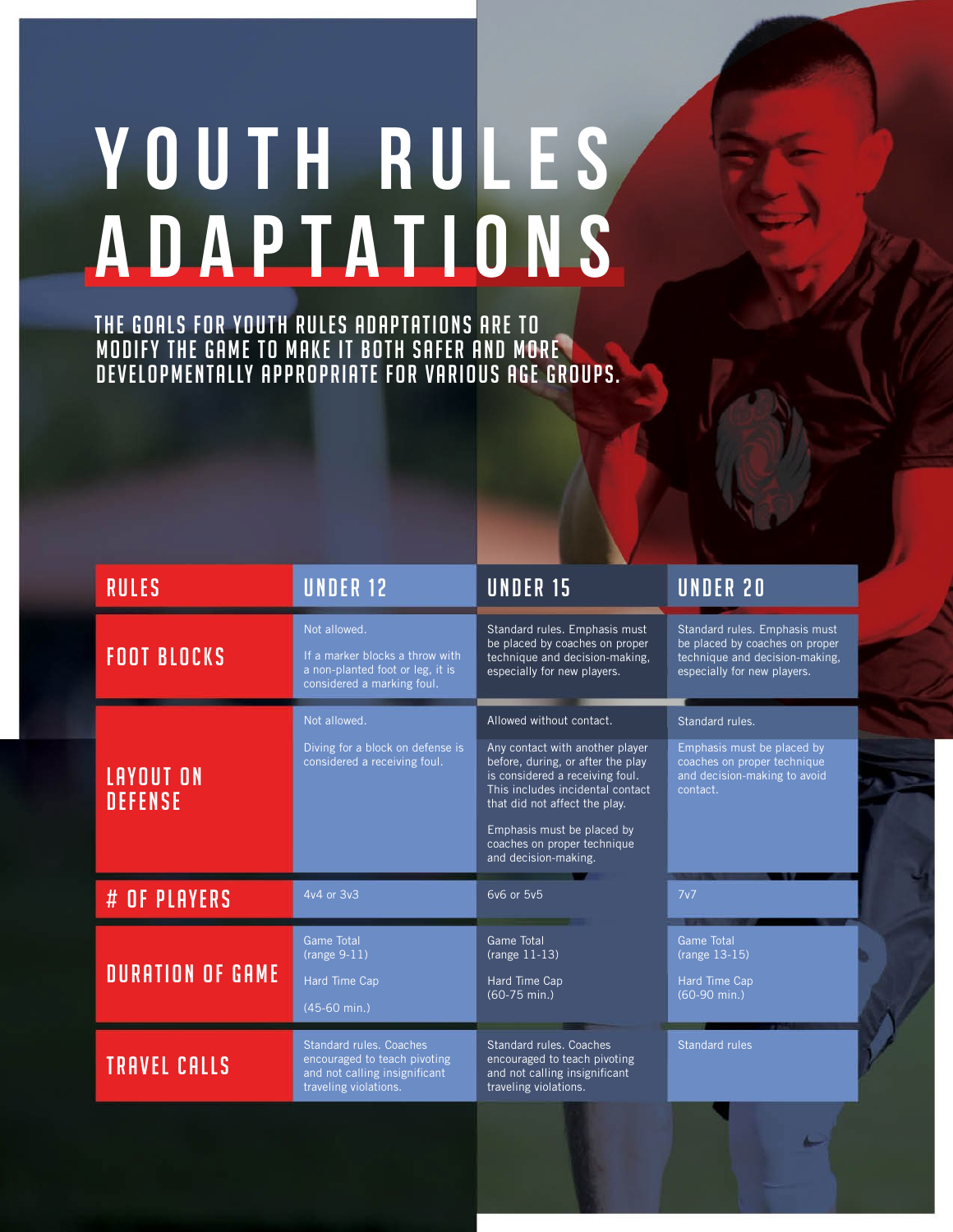### FOR MORE INFORMATION, INCLUDING A FREE FULL CURRICULUM, visit usaultimate.org/youtheducation

| <b>RULES</b>                                                         | <b>UNDER 12</b>                                                                                                                                                                                  | <b>UNDER 15</b>                                                                                                                                                                                              | <b>UNDER 20</b>                         |  |
|----------------------------------------------------------------------|--------------------------------------------------------------------------------------------------------------------------------------------------------------------------------------------------|--------------------------------------------------------------------------------------------------------------------------------------------------------------------------------------------------------------|-----------------------------------------|--|
| <b>DISC SIZE</b>                                                     | USA Ultimate-approved "Youth<br>Level U-12" disc, ex: 145 g<br><b>Jstar</b>                                                                                                                      | USA Ultimate-approved 175g<br>disc                                                                                                                                                                           | USA Ultimate-approved 175g<br>disc<br>. |  |
| <b>PRE-STALL</b>                                                     | <b>None</b>                                                                                                                                                                                      | None                                                                                                                                                                                                         | <b>Standard rules</b><br><b>TALLET</b>  |  |
| <b>FIELD SIZE</b><br><b>LENGTH: GOAL LINE</b><br><b>TO GOAL LINE</b> | 3v3<br>Length: 25-35 yards<br>Width: 15-20 yards<br>End Zone: 5-10 yards<br>Brick: 7-10 yards<br>4v4<br>Length: 35-45 yards<br>Width: 20-25 yards<br>End Zone: 10-15 yards<br>Brick: 10-13 yards | 5v5<br>Length: 45-55 yards<br>Width: 25-35 yards<br>End Zone: 12-18 yards<br>Brick: 13-16 yards<br>6v6<br>Length: 55-65 yards<br>Wide 30-35 yards<br>End Zone 15-20 yards<br>Brick: 16-18 yards              | <b>Standard rules</b>                   |  |
| <b>DROPPED PULL</b>                                                  | Not a turnover.<br>Play from where disc was<br>dropped.<br>No stoppage.<br>Intended to teach catching the<br>pull, not to be used simply to<br>knock the pull out of the air.                    | Not a turnover.<br>Play restarts with a defensive<br>check after players on both<br>teams have set up.<br>Intended to teach catching the<br>pull, not to be used simply to<br>knock the pull out of the air. | Standard rules                          |  |
| <b>DISC SPACE</b>                                                    | Marking distance extended<br>from disc width to arms-length.                                                                                                                                     | Marking distance extended from<br>disc width to arms-length.                                                                                                                                                 | <b>Standard rules</b>                   |  |
| <b>SPIKING</b>                                                       | Not allowed by default. Only allowed if spirit captains/coaches agree ahead of time.                                                                                                             |                                                                                                                                                                                                              |                                         |  |
| <b>ZONE DEFENSE</b>                                                  | Not allowed. Must play<br>match-up or person-to-person.<br>Switching and poaching to<br>provide help are allowed, but<br>no defense designed to cover<br>spaces rather than players.             | Standard rules                                                                                                                                                                                               | <b>Standard rules</b>                   |  |
| DANGEROUS PLAY/<br><b>RECEIVING FOULS</b>                            | safely and avoid contact whenever possible.                                                                                                                                                      | <b>ULTIMATE IS A NON-CONTACT SPORT.</b> Incidental contact can occur, but unlike<br>some sports, blatant bumping and physicality are not acceptable. Please play                                             |                                         |  |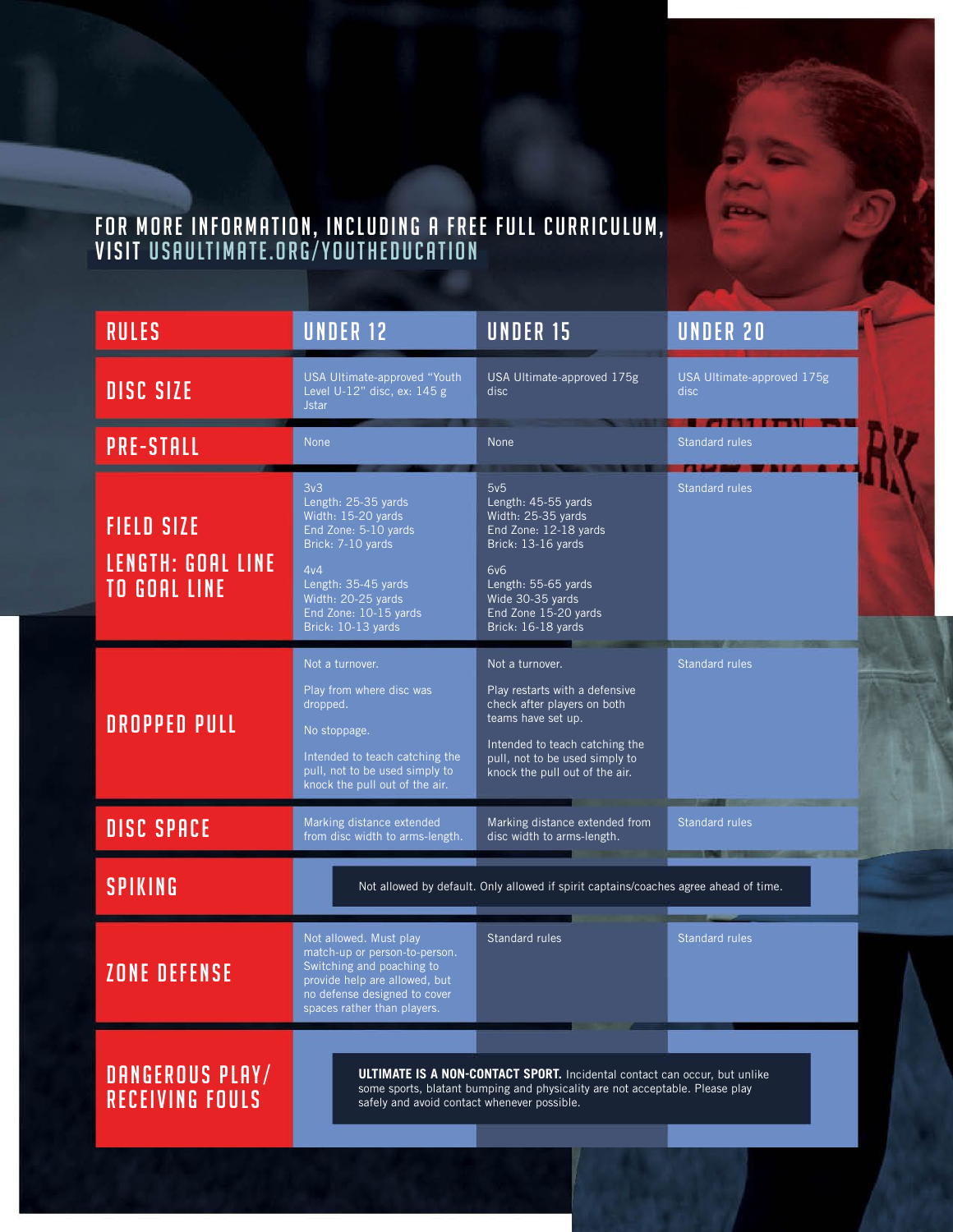

| GAME                                                                                                                                                                                                                                                                                                                                                                                                                                                                                                                                                                                                                                     | LEVEL                       | EQUIPMENT                                                                                                                                                                                                                                                                       | <b>TIME ESTIMATE</b> |  |  |
|------------------------------------------------------------------------------------------------------------------------------------------------------------------------------------------------------------------------------------------------------------------------------------------------------------------------------------------------------------------------------------------------------------------------------------------------------------------------------------------------------------------------------------------------------------------------------------------------------------------------------------------|-----------------------------|---------------------------------------------------------------------------------------------------------------------------------------------------------------------------------------------------------------------------------------------------------------------------------|----------------------|--|--|
| <b>Gotta Catch!</b>                                                                                                                                                                                                                                                                                                                                                                                                                                                                                                                                                                                                                      | <b>Beginner</b>             | 1 disc per pair                                                                                                                                                                                                                                                                 | 10 minutes           |  |  |
| Kids are in pairs tossing the disc. If their pass is completed, they take a step to the left (or right, depending on which way you're oriented). If<br>not, they go to the end of the line. The first pair to make it all the way down the gym wins.                                                                                                                                                                                                                                                                                                                                                                                     |                             |                                                                                                                                                                                                                                                                                 |                      |  |  |
| <b>Throwing Contest</b>                                                                                                                                                                                                                                                                                                                                                                                                                                                                                                                                                                                                                  | <b>Beginner</b>             | 1 disc per pair, 4 cones marking boundaries                                                                                                                                                                                                                                     | 10 minutes           |  |  |
|                                                                                                                                                                                                                                                                                                                                                                                                                                                                                                                                                                                                                                          |                             | Two kids stand opposite each other. They pass the disc back and forth. Every time they complete a pass, they take a step back. If they drop a<br>pass, they step closer together. The first pair to cross a defined boundary, or the pair furthest apart when time is up, wins. |                      |  |  |
| <b>Disc Tag</b>                                                                                                                                                                                                                                                                                                                                                                                                                                                                                                                                                                                                                          | <b>Beginner</b>             | 1 disc                                                                                                                                                                                                                                                                          | 10-15 minutes        |  |  |
| Divide the class into two teams. The team that is not "it" passes the disc, keeping it away from the team who is "it." When the "it" team<br>intercepts the disc, the teams switch.                                                                                                                                                                                                                                                                                                                                                                                                                                                      |                             |                                                                                                                                                                                                                                                                                 |                      |  |  |
| <b>Hot Potato</b>                                                                                                                                                                                                                                                                                                                                                                                                                                                                                                                                                                                                                        | <b>Beginner</b>             | 1 disc                                                                                                                                                                                                                                                                          | 10-15 minutes        |  |  |
| Have the class form a wide circle, with several feet between each student. For Hot Potato, the disc is the "hot potato," and the students pass it,<br>not wanting to be the last one to hold it when time is up.                                                                                                                                                                                                                                                                                                                                                                                                                         |                             |                                                                                                                                                                                                                                                                                 |                      |  |  |
| <b>Pickle</b>                                                                                                                                                                                                                                                                                                                                                                                                                                                                                                                                                                                                                            | <b>Beginner</b>             | 1 disc, two cones/bases                                                                                                                                                                                                                                                         | 10-15 minutes        |  |  |
| Set up two bases 20-30 feet apart. Have a thrower stand at each base and throw the disc back and forth. When the disc is thrown, students run<br>between the bases. Throwers attempt to tag the runners while holding the disc. The runners are only safe, if they are on a base. You can also<br>create a base by making a small box out of four cones; this will allow more kids to safely play.                                                                                                                                                                                                                                       |                             |                                                                                                                                                                                                                                                                                 |                      |  |  |
| Stash It                                                                                                                                                                                                                                                                                                                                                                                                                                                                                                                                                                                                                                 | <b>Beginner</b>             | 1 disc per pair                                                                                                                                                                                                                                                                 | 10-15 minutes        |  |  |
| Place hula hoops around the room and have a disc in the middle of each one. Players run around the room taking discs from other hoops and<br>tossing them to their partner to get them back to their hoop. The first group with four discs wins. To increase difficulty, allow players to tag<br>players with a disc and take their disc.                                                                                                                                                                                                                                                                                                |                             |                                                                                                                                                                                                                                                                                 |                      |  |  |
| <b>Developmental Relay</b>                                                                                                                                                                                                                                                                                                                                                                                                                                                                                                                                                                                                               | <b>Beginner</b>             | 4 cones per group, 1 disc per group                                                                                                                                                                                                                                             | 10-15 minutes        |  |  |
| Design a relay race involving ultimate skills such as throwing, catching, running backwards, jumping and shuffling. One example, players start at<br>cone and do a star jump (burpee) and say, "I'm a star", then run to the cone (15 yd from starting line), catch the disc the next person in line has<br>thrown and then sideways shuffle back to line with the disc and high five the next player.                                                                                                                                                                                                                                   |                             |                                                                                                                                                                                                                                                                                 |                      |  |  |
| <b>Monkey in the Middle</b>                                                                                                                                                                                                                                                                                                                                                                                                                                                                                                                                                                                                              | <b>Beginner</b>             | One disc per pair                                                                                                                                                                                                                                                               | 10-15 minutes        |  |  |
| Two kids stand across from each other, and the third is the mark (the monkey in the middle). The two kids have to pass the disc back and forth,<br>around the mark. The mark runs to whichever side has the disc to mark them. Switch every 10 throws.                                                                                                                                                                                                                                                                                                                                                                                   |                             |                                                                                                                                                                                                                                                                                 |                      |  |  |
| <b>Galaxy Wars</b>                                                                                                                                                                                                                                                                                                                                                                                                                                                                                                                                                                                                                       | <b>Beginner to Advanced</b> | 16 discs, 12 water bottles/other targets                                                                                                                                                                                                                                        | 20-30 minutes        |  |  |
| There are four galaxies, each one has its own team, four discs, and three water bottles. Players from other galaxies are trying to knock over your<br>water bottle with the disc, but nobody can get within a foot of the water bottle. You must be within five feet of the water bottle to throw the disc.<br>You may only pick a disc up off the ground in your own galaxy. You cannot run with it, and you may throw to people in other galaxies. When all<br>your water bottles are knocked down, you join with the galaxy that defeated you. The winning galaxy is the last galaxy to have all their water<br>bottles knocked down. |                             |                                                                                                                                                                                                                                                                                 |                      |  |  |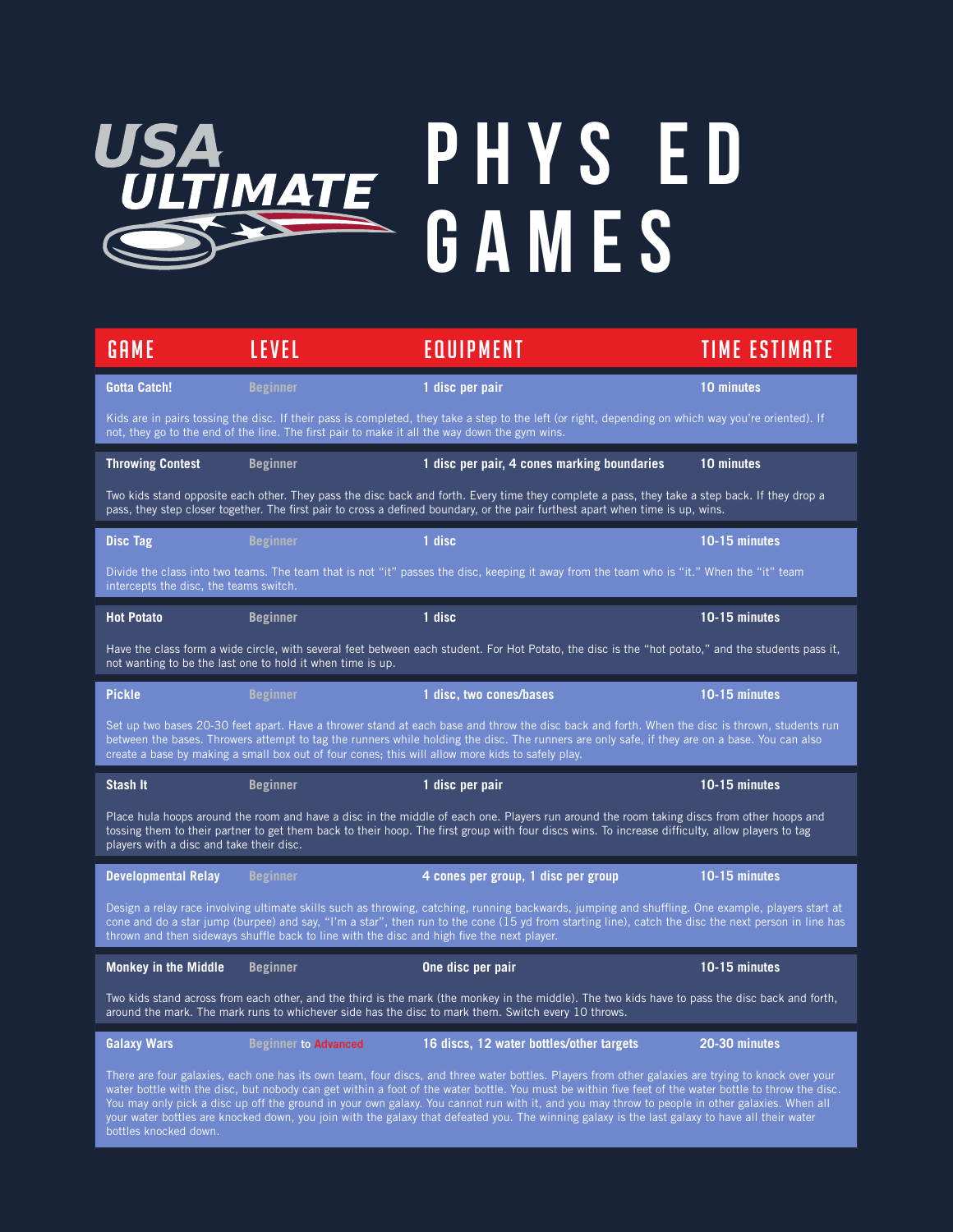| <b>Cutting Patterns</b>                                                                                                                                                                                                                                                                                                                                                                                                                                                                                                     | <b>Beginner</b>                                      | 4 cones per set-up                                                                                                                                                                                                                                                                                        | 10-15 minutes |  |  |
|-----------------------------------------------------------------------------------------------------------------------------------------------------------------------------------------------------------------------------------------------------------------------------------------------------------------------------------------------------------------------------------------------------------------------------------------------------------------------------------------------------------------------------|------------------------------------------------------|-----------------------------------------------------------------------------------------------------------------------------------------------------------------------------------------------------------------------------------------------------------------------------------------------------------|---------------|--|--|
| 1) Z cut-The players line up behind the cone and run a Z-pattern, high fiving a teacher or student at each cone. They can line up behind the last<br>cone, and run the drill in reverse when everyone is through. Repeat twice. To mix things up, you can add a disc to the drill the second time through.                                                                                                                                                                                                                  |                                                      |                                                                                                                                                                                                                                                                                                           |               |  |  |
| 2) 7 cut- Players line up behind the first cone and run a 7-pattern, high fiving a teacher or student at the second cone. Then they change<br>direction, cutting to space, and the teacher is there to throw them an easy pass.                                                                                                                                                                                                                                                                                             |                                                      |                                                                                                                                                                                                                                                                                                           |               |  |  |
|                                                                                                                                                                                                                                                                                                                                                                                                                                                                                                                             |                                                      | 3) In cut- Players line up at a cone. They then run toward a second cone placed diagonally about 10 yd away, and high five a teacher or student at<br>the second cone. They change direction at the cone toward a teacher or student that is about 10-15 yd away, ready to throw the cutter an easy pass. |               |  |  |
| <b>Disc Golf</b>                                                                                                                                                                                                                                                                                                                                                                                                                                                                                                            | <b>Beginner to Advanced</b>                          | 1 disc per person or as many as possible                                                                                                                                                                                                                                                                  | 10-15 minutes |  |  |
| Set up a series of targets and have the students count how many throws it take them to reach their mark. Alternately, have points based off of<br>how near the target the students get with one throw. Set up obstacles to make the throws harder.                                                                                                                                                                                                                                                                          |                                                      |                                                                                                                                                                                                                                                                                                           |               |  |  |
| <b>Keep Away</b>                                                                                                                                                                                                                                                                                                                                                                                                                                                                                                            | <b>Intermediate</b>                                  | 8 cones, 1 disc per game                                                                                                                                                                                                                                                                                  | 15-20 minutes |  |  |
|                                                                                                                                                                                                                                                                                                                                                                                                                                                                                                                             | understanding of ultimate-style defense and marking. | Two teams of four or five play within a mini-field. The first team to complete a certain number of passes in a row wins. This game requires                                                                                                                                                               |               |  |  |
| <b>Ultimate Baseball</b>                                                                                                                                                                                                                                                                                                                                                                                                                                                                                                    | <b>Intermediate</b>                                  | <b>Baseball field, 1 disc</b>                                                                                                                                                                                                                                                                             | 15 minutes    |  |  |
| Standard baseball, except there is not pitcher or catcher. The batter throws the disc into the playing field instead of hitting a ball. If the throw is<br>immediately caught, then the thrower is out. Outfield players pass the disc to each other and attempt to tag the runners or the base with the disc<br>in hand. Students may not run with the disc, nor are they allowed to throw the disc at runners.                                                                                                            |                                                      |                                                                                                                                                                                                                                                                                                           |               |  |  |
| <b>Ultimate Basketball</b>                                                                                                                                                                                                                                                                                                                                                                                                                                                                                                  | Intermediate                                         | 4 cones, 2 hoops, 1 disc per game                                                                                                                                                                                                                                                                         | 15-20 minutes |  |  |
| Much like ultimate, except there are basketball hoops or other large bins where teams attempt to score baskets with the disc. Additionally,<br>players can "dribble" by tossing the disc and catching it themselves. However, when the disc is in the air the defense can take it or knock it<br>down. Depending on how large your basket is, create a "no-shooting" area around it to increase difficulty.                                                                                                                 |                                                      |                                                                                                                                                                                                                                                                                                           |               |  |  |
| <b>Hot Box</b>                                                                                                                                                                                                                                                                                                                                                                                                                                                                                                              | <b>Intermediate</b>                                  | 8 cones, 1 disc per game                                                                                                                                                                                                                                                                                  | 15-20 minutes |  |  |
| Teams of four or five try to pass the disc and catch inside a small square within a larger square field marked out by cones. Adjust the size of<br>the box by the level of the players (more advanced players get a smaller box). This game requires understanding of ultimate-style defense and<br>marking. For extra challenge, require three completed passes in the larger box before a team can score.                                                                                                                 |                                                      |                                                                                                                                                                                                                                                                                                           |               |  |  |
| <b>Boot</b>                                                                                                                                                                                                                                                                                                                                                                                                                                                                                                                 | <b>Intermediate</b>                                  | 8 cones, 1 disc, 4 water bottles per game                                                                                                                                                                                                                                                                 | 15-20 minutes |  |  |
|                                                                                                                                                                                                                                                                                                                                                                                                                                                                                                                             |                                                      | Two teams of four or five pass the disc up the field to knock out one of the "boots" (cone or water bottle) on either end of the field. Must take the<br>disc across the half-court line before scoring. This game requires understanding of ultimate-style defense and marking.                          |               |  |  |
| <b>Freezebee</b>                                                                                                                                                                                                                                                                                                                                                                                                                                                                                                            | <b>Intermediate</b>                                  | 5 pinnies, 1 disc                                                                                                                                                                                                                                                                                         | 10-15 minutes |  |  |
| Create a small box for the game to keep kids active and involved in the game. 5 people are "it" wearing pinnies, and they are trying to tag<br>players while holding the disc and freeze them. Taggers can't move with the disc in their hand, but they can throw the disc gently to the other<br>taggers to get close to tagging a player. Players get untagged by crawling under a frozen person's legs. You can't tag someone as they are crawling<br>under someone's legs. Switch who is "it" every two minutes.        |                                                      |                                                                                                                                                                                                                                                                                                           |               |  |  |
| <b>Dog</b>                                                                                                                                                                                                                                                                                                                                                                                                                                                                                                                  | Intermediate to Advanced                             | 1 disc                                                                                                                                                                                                                                                                                                    | 15 minutes    |  |  |
| Two players, one on offense and one on defense, will run after a disc that a player has thrown down field as far as they can to the offensive player<br>for a catch, similar to a starting pull in an ultimate game. After five long throws, switch the thrower. Have the down field cutters change offensive<br>and defensive positions every throw. For a challenge, add a point system with a point for every offensive catch and a point for every defensive<br>block. The person with the most points at the end wins. |                                                      |                                                                                                                                                                                                                                                                                                           |               |  |  |
| <b>Speed Ball</b>                                                                                                                                                                                                                                                                                                                                                                                                                                                                                                           | <b>Beginner to Advanced</b>                          | 8 cones, 1 ball per game                                                                                                                                                                                                                                                                                  | 15-20 minutes |  |  |
| Following rules of ultimate, but with throwing a ball instead of a disc. Chance for students to practice flow of the game without the pressure of<br>throwing a disc.                                                                                                                                                                                                                                                                                                                                                       |                                                      |                                                                                                                                                                                                                                                                                                           |               |  |  |
| <b>Mini</b>                                                                                                                                                                                                                                                                                                                                                                                                                                                                                                                 | <b>Beginner to Advanced</b>                          | 8 cones, 1 disc per game                                                                                                                                                                                                                                                                                  | 30 minutes    |  |  |
| A miniature game of ultimate, following all the rules, but played on a smaller field, with fewer than seven players. This helps include all players<br>and encourage participation.                                                                                                                                                                                                                                                                                                                                         |                                                      |                                                                                                                                                                                                                                                                                                           |               |  |  |
|                                                                                                                                                                                                                                                                                                                                                                                                                                                                                                                             |                                                      |                                                                                                                                                                                                                                                                                                           |               |  |  |

### FOR MORE INFORMATION, INCLUDING A FREE FULL CURRICULUM, visit usaultimate.org/youtheducation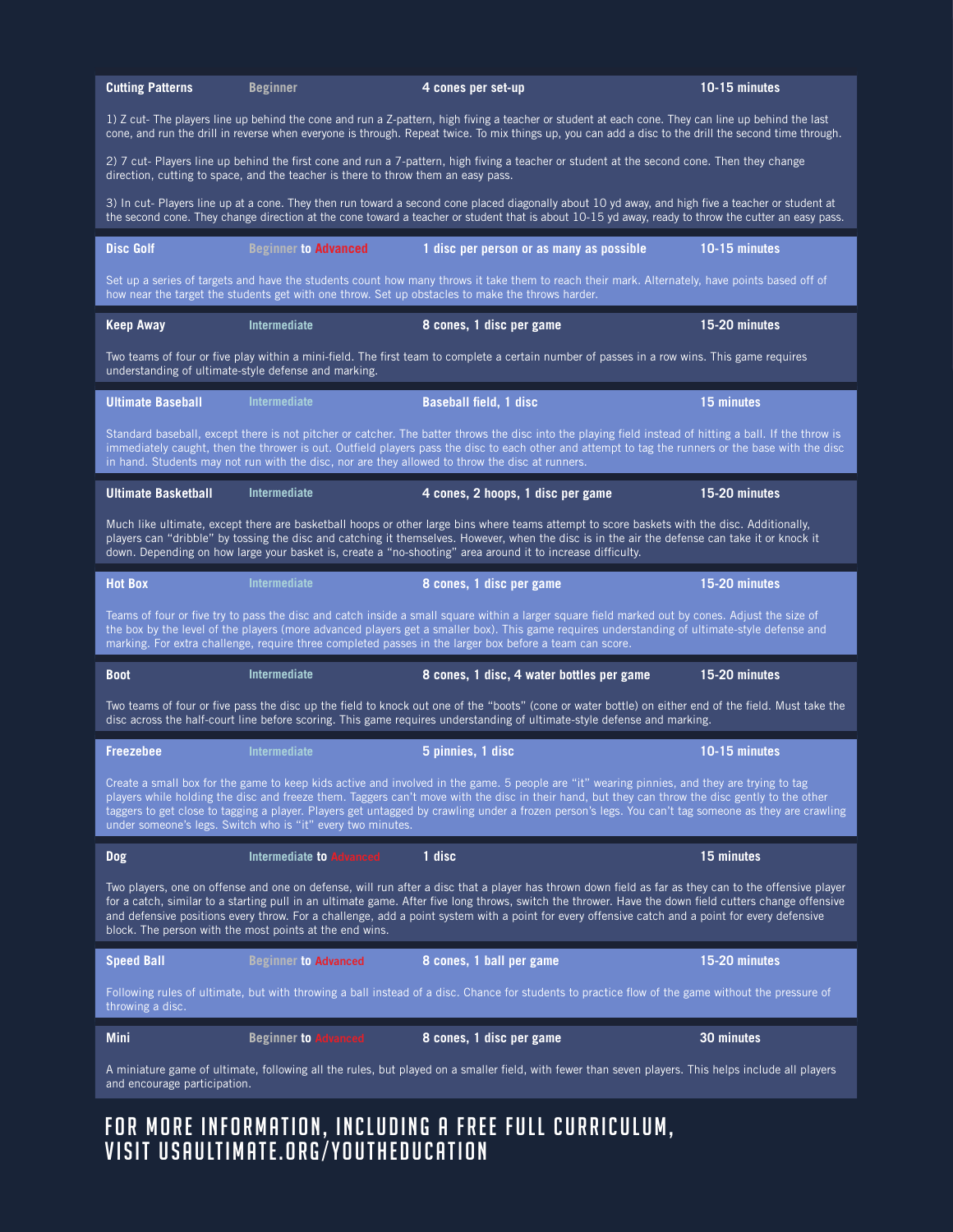# ULTIMATE IN **Simple Rules 10**

## THE FIELD **1**

A rectangular shape with end zones at each end. A regulation field is 70 yards by 40 yards, with end zones 20 yards deep.

## **2**

### INITIATE PLAY

Each point begins with both teams lining up on the front of their respective end-zone line. The defense throws ("pulls") the disc to the offense. A regulation game has seven players per team.

### S C O R I N G **3**

Each time the offense completes a pass in the defense's end zone, the offense scores a point. Play is initiated after each score.



**5** 

**7**

**10**

## **MOVEMENT OF THE DISC**

The disc may be advanced in any direction by completing a pass to a teammate. Players may not run with the disc. The person with the disc ("thrower") has 10 seconds to throw the disc. The defender guarding the thrower ("marker") counts out the stall count.

### CHANGE OF POSSESSION

When a pass is not completed (e.g., out of bounds, drop, block, interception), the defense immediately takes possession of the disc and becomes the offense.

#### SUBSTITUTIONS **6**

Players not in the game may replace players in the game after a score and during an injury time out.

## NON-CONTACT

No physical contact is allowed between players. Picks and screens are also prohibited. A foul occurs when contact is made.

### **FOULS 8**

When a player initiates contact on another player, a foul occurs. When a foul disrupts possession, the play resumes as if the possession was retained. If the player committing the foul disagrees with the foul call, the play is redone.

### SELF-OFFICIATING **9**

Players are responsible for their own foul and line calls. Players resolve their own disputes.

### **SPIRIT OF THE GAME**

Ultimate stresses sportsmanship and fair play. Competitive play is encouraged, but never at the expense of respect between players, adherence to the rules, and the basic joy of play.